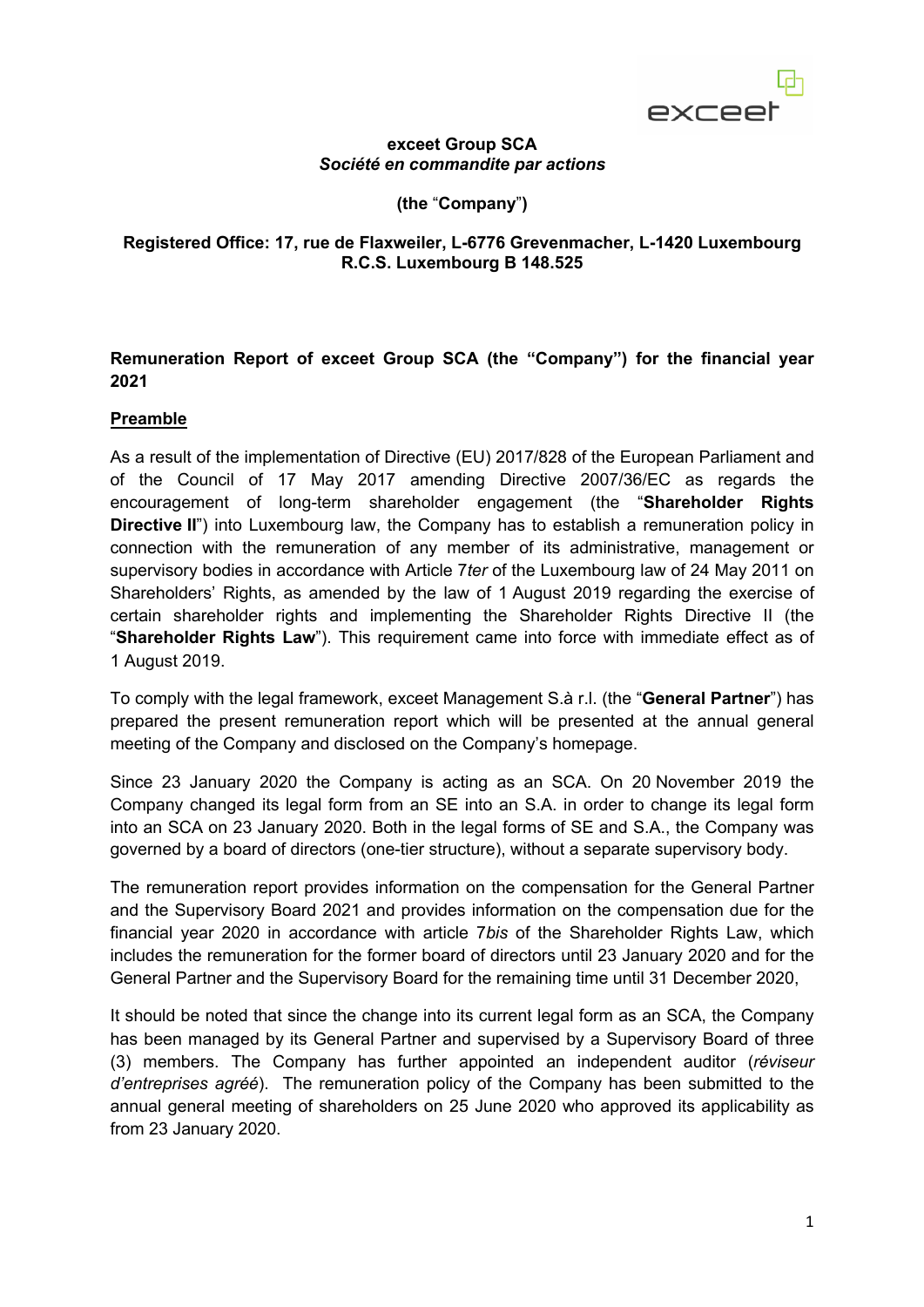

# **Total Remuneration Granted to the Members of the Former Board of Directors from 1 January until 23 January 2020**

The remuneration principles for the board of directors as applied for the period from 1 January 2020 until 23 January 2020 were based on the following principles:

• *Executive Director*

The fixed remuneration of the executive director (CEO&CFO) was paid on a monthly basis.

The performance related remuneration for the executive director was based on meeting targets, set by the board of directors during the budgeting process for the financial year 2020 in meeting in December 2019. The targets were intended to provide realistic incentives for the executive director. A compensation of over- and under-achievements for separate targets up to the maximum remuneration was possible.

Measures for 2020 were set concerning the realization of the reorganization of exceet Group: closure of the location in Rotkreuz, Switzerland; initiation of the transition of the legal form of exceet Group SE into exceet Group S.A. and finally into exceet Group SCA; and the return of liquidity to shareholders, in form of a special distribution.

Only the executive member of the board of directors was entitled to receive a variable component of the remuneration, which was paid after his exit from the Company in March 2020. The Company does not have the possibility to reclaim any variable remuneration.

In addition, the executive director received an annual pension contribution.

In accordance with the foregoing principles, the executive director received for the period from 1 January 2020 until 23 January 2020 as compensation a base salary of EUR 21,827, an additional variable component of EUR 14,448 and a pension contribution amounting to EUR 2,200.

• Non-executive Directors

The non-executive Directors were entitled exclusively to fixed fees.

In accordance with the foregoing principles and the decision of the general meeting of shareholders held on 16 May 2019, a fixed remuneration in an amount of EUR 8,505 was paid for the period from 1 January 2020 until 23 January 2020.

## **Total Remuneration Granted to the General Partner and the Supervisory Board since 23 January 2020**

The Remuneration Policy defines the annual remuneration of the General Partner and the Supervisory Board.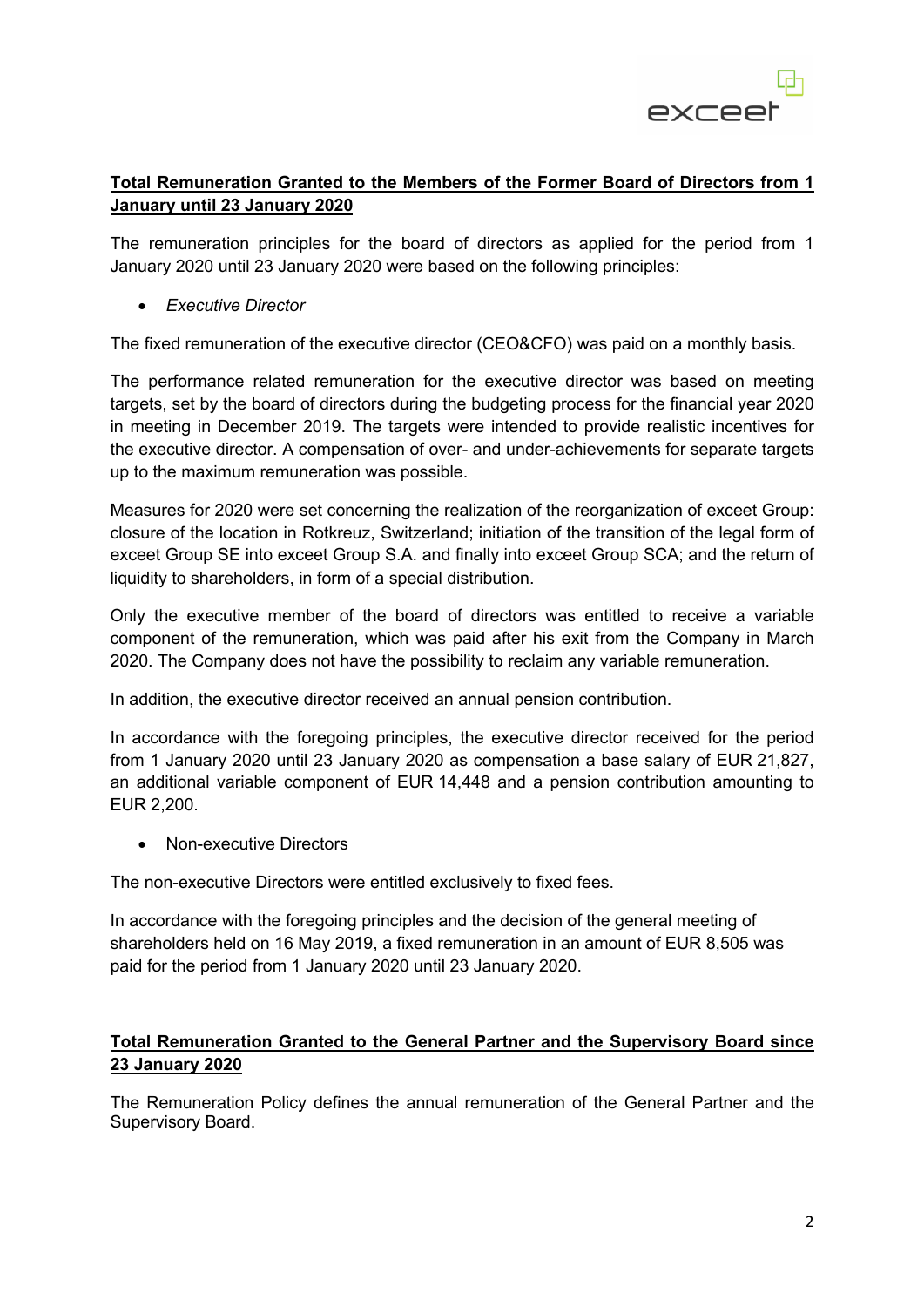

The General Partner receives from the Company a remuneration per annum amounting to the costs assumed by the General Partner for rendering its management services as general partner of the Company, including any reasonable related out of pocket expenses of its representatives, plus five per cent (5%). The maximum annual amount expected is EUR 150,000.

The members of the Supervisory Board receive a fixed annual remuneration on the following basis:

- Chairman of the Supervisory Board EUR 120,000.-
- Member of the Supervisory Board EUR 25,000.-
- Chairman of the Audit Committee (in addition to the Supervisory Board membership remuneration) EUR 5,000.-

No remuneration will be paid in form of shares/options to the members of the Supervisory Board/Audit Committee.

#### **Elements of the Remuneration as applicable during the financial year 2021**

The remuneration of the directors was paid as follows, in accordance with the decision of the general meeting of shareholders and applicable policy:

| <b>Total Remuneration of directors</b>                                      |                         |                                              |                      |                                   |                                          |                                            |                         |                          |                                   |                                     |
|-----------------------------------------------------------------------------|-------------------------|----------------------------------------------|----------------------|-----------------------------------|------------------------------------------|--------------------------------------------|-------------------------|--------------------------|-----------------------------------|-------------------------------------|
|                                                                             |                         | <b>Fixed remuneration</b>                    |                      |                                   | Variable<br>remuneration                 |                                            | Extra-                  | Pension                  | Total                             | Portion<br>of fixed                 |
| Name of director,<br>Position (start/end)                                   |                         | Base salary (incl.<br>Social Security) $(E)$ | Fees<br>$(\epsilon)$ | Other<br>benefits<br>$(\epsilon)$ | One-<br>year<br>variable<br>$(\epsilon)$ | Multi-<br>year<br>variable<br>$(\epsilon)$ | ordinary<br>items $(€)$ | expenses<br>$(\epsilon)$ | remuner<br>-ation<br>$(\epsilon)$ | and<br>variable<br>remuner<br>ation |
| Executive director until 23 January 2020                                    |                         |                                              |                      |                                   |                                          |                                            |                         |                          |                                   |                                     |
| Wolf-Günter<br>Freese.<br>director, CEO, CFO<br>(04/05/2016-<br>23/01/2020) | <b>FY</b><br>2021       | n/a                                          | n/a                  | n/a                               | n/a                                      | n/a                                        | n/a                     | n/a                      | n/a                               | n/a                                 |
|                                                                             | <b>FY</b><br>2020       | 21,827                                       | n/a                  | n/a                               | 14,448                                   | n/a                                        | n/a                     | 2,200                    | 38,475                            | 60/40                               |
| Non-executive directors until 23 January 2020                               |                         |                                              |                      |                                   |                                          |                                            |                         |                          |                                   |                                     |
| Klaus Röhrig,<br>director, Chairman<br>(05/12/2017-<br>23/01/2020)          | <b>FY</b><br>2021       | n/a                                          | n/a                  | n/a                               | n/a                                      | n/a                                        | n/a                     | n/a                      | n/a                               | n/a                                 |
|                                                                             | <b>FY</b><br>2020       | 2,835                                        | n/a                  | n/a                               | n/a                                      | n/a                                        | n/a                     | n/a                      | 2,835                             | 100/0                               |
| Florian Schuhbauer,<br>director<br>(05/12/2017-<br>23/01/2020)              | <b>FY</b><br>2021       | n/a                                          | n/a                  | n/a                               | n/a                                      | n/a                                        | n/a                     | n/a                      | n/a                               | n/a                                 |
|                                                                             | <b>FY</b><br>2020       | 1,890                                        | n/a                  | n/a                               | n/a                                      | n/a                                        | n/a                     | n/a                      | 1,890                             | 100/0                               |
| Jan Klopp,<br>director<br>(05/12/2017- to date)                             | <b>FY</b><br>2021       | n/a                                          | n/a                  | n/a                               | n/a                                      | n/a                                        | n/a                     | n/a                      | n/a                               | n/a                                 |
|                                                                             | <b>FY</b><br>2020       | 1,890                                        | n/a                  | n/a                               | n/a                                      | n/a                                        | n/a                     | n/a                      | 1,890                             | 100/0                               |
| Roland Lienau,<br>director<br>(09/10/2009-to date)                          | $\overline{FY}$<br>2021 | n/a                                          | n/a                  | n/a                               | n/a                                      | n/a                                        | n/a                     | n/a                      | n/a                               | n/a                                 |
|                                                                             | <b>FY</b><br>2020       | 1.890                                        | n/a                  | n/a                               | n/a                                      | n/a                                        | n/a                     | n/a                      | 1.890                             | 100/0                               |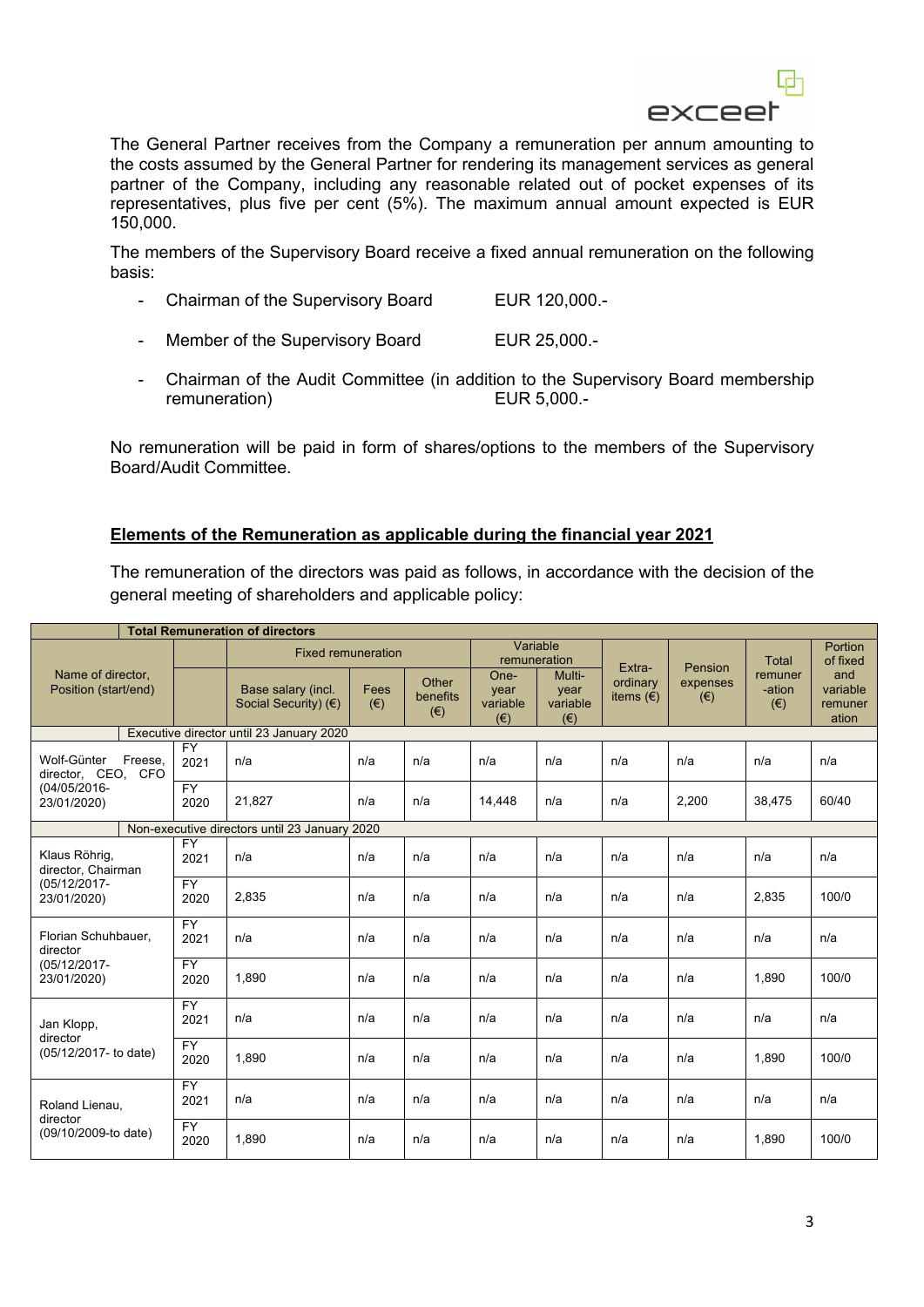

| <b>White Hills</b><br>Management & CO<br>SCS, represented by<br>Mr. Andreas Füchsel<br>as permanent<br>representative,<br>director<br>(31/05/2013-<br>23/01/2020) | <b>FY</b><br>2021       | n/a                                     | n/a | n/a | n/a | n/a | n/a | n/a | n/a     | n/a   |
|-------------------------------------------------------------------------------------------------------------------------------------------------------------------|-------------------------|-----------------------------------------|-----|-----|-----|-----|-----|-----|---------|-------|
|                                                                                                                                                                   | $\overline{FY}$<br>2020 | 0                                       | n/a | n/a | n/a | n/a | n/a | n/a | 0       | 100/0 |
|                                                                                                                                                                   |                         | General Partner as from 23 January 2020 |     |     |     |     |     |     |         |       |
| Management<br>exceet<br>S.à r.l. (23/01/2020-to<br>date)                                                                                                          | <b>FY</b><br>2021       | 70,200                                  | n/a | n/a | n/a | n/a | n/a | n/a | 70,200  | 100/0 |
|                                                                                                                                                                   | $\overline{FY}$<br>2020 | 70,200                                  | n/a | n/a | n/a | n/a | n/a | n/a | 70,200  | 100/0 |
| Supervisory Board as from 23 January 2020                                                                                                                         |                         |                                         |     |     |     |     |     |     |         |       |
| Roland Lienau,<br>(23/01/2023-to date)                                                                                                                            | <b>FY</b><br>2021       | 120,000                                 | n/a | n/a | n/a | n/a | n/a | n/a | 120,000 | 100/0 |
|                                                                                                                                                                   | <b>FY</b><br>2020       | 112,630                                 | n/a | n/a | n/a | n/a | n/a | n/a | 112,630 | 100/0 |
| Georges Bock,<br>(23/01/2023-to date)                                                                                                                             | <b>FY</b><br>2021       | 30,000                                  | n/a | n/a | n/a | n/a | n/a | n/a | 30,000  | 100/0 |
|                                                                                                                                                                   | <b>FY</b><br>2020       | 28,158                                  | n/a | n/a | n/a | n/a | n/a | n/a | 28,158  | 100/0 |
| Jan Klopp,<br>(23/01/2023-to date)                                                                                                                                | <b>FY</b><br>2021       | 25,000                                  | n/a | n/a | n/a | n/a | n/a | n/a | 25,000  | 100/0 |
|                                                                                                                                                                   | <b>FY</b><br>2020       | 23,465                                  | n/a | n/a | n/a | n/a | n/a | n/a | 23,465  | 100/0 |